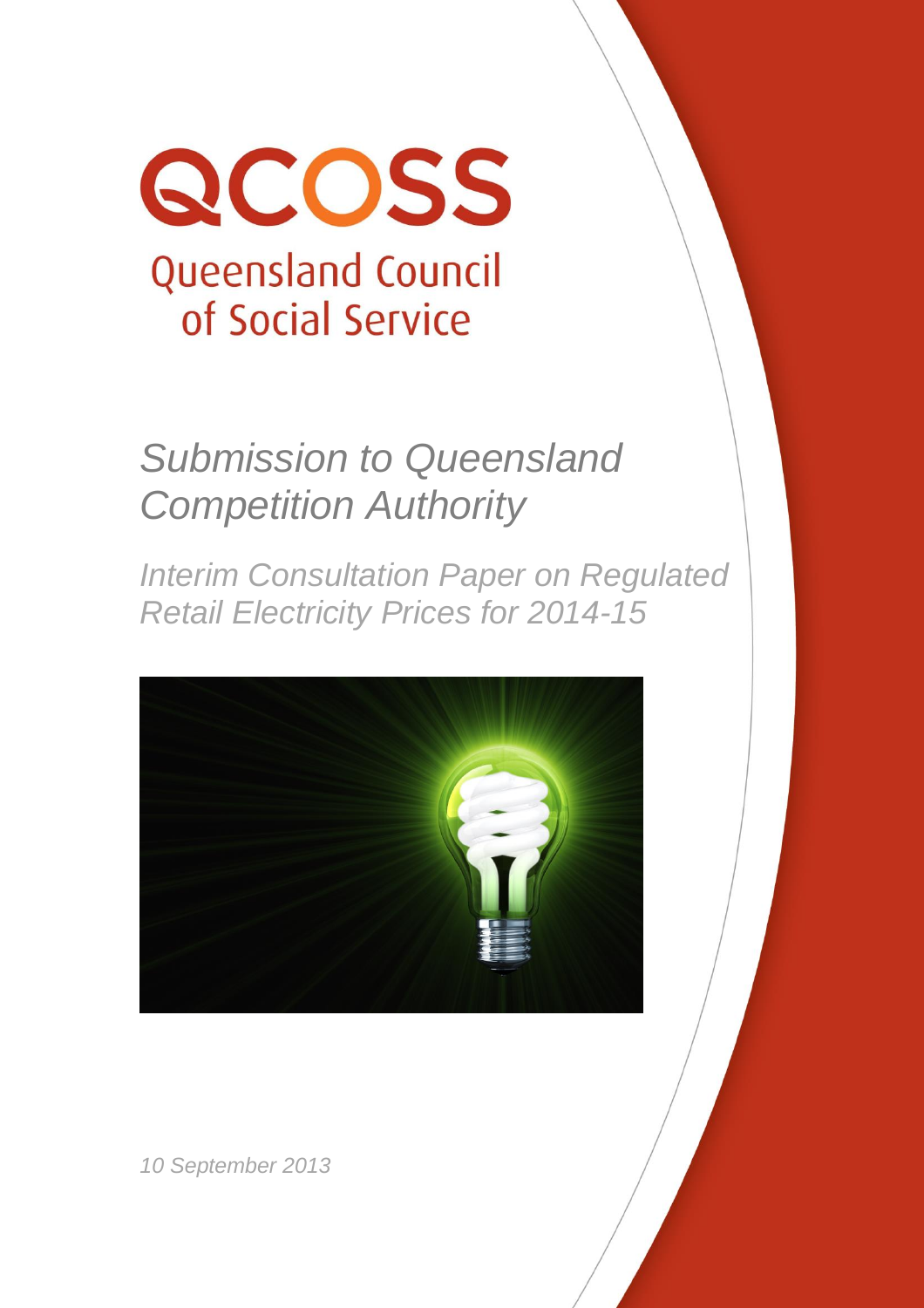## **About us**

The Queensland Council of Social Service (QCOSS) is Queensland's peak representative body for the community services industry. For more than 50 years QCOSS has been a leading force for social change to eliminate poverty and disadvantage. With more than 600 members, QCOSS supports a strong community service sector.

QCOSS is funded by the Department of Energy and Water Supply and Department of Justice and the Attorney-General for an energy consumer advocacy project in Queensland. The purpose of this project is to advocate on behalf of Queensland consumers and particularly vulnerable and low income households in relation to energy matters. This work is supported by an advisory group involving other key consumer groups in Queensland.

## **Introduction**

QCOSS welcomes the opportunity to provide a submission to the Queensland Competition Authority's (QCA) Interim Consultation Paper on Regulated Retail Electricity Prices for 2014-15. We note this is the second year in the three year delegation period set by the Minister for Energy and Water Supply and that the Delegation remains the same as for 2013-14.

### **Impact of price increases on affordability**

QCOSS maintains that access to electricity is crucial to enable consumers to maintain an adequate standard of living, support health and wellbeing, and participate in social and economic life. For this reason, we believe issues such as affordability and equity are relevant to the regulation of electricity prices.

The regulated electricity prices that came into effective from 1 July 2013 represent a significant increase in electricity bills for many Queenslanders, including many low income and disadvantaged households. The QCA's own modelling demonstrates that a low consumption household could face an increase of 25 per cent in their electricity bills in 2013-14. This substantial price increase, combined with the lack of adequate and appropriately targeted concessions and support arrangements for disadvantaged and vulnerable consumers in Queensland, is likely to result in financial hardship for many customers. QCOSS urges the QCA to consider the impact of significant price increases on these households in setting the prices for 2014-15, consistent with the transitional arrangement specified in the Delegation to rebalance the fixed and variable components of the standard regulated residential tariff (Tariff 11).

The QCA should also monitor and publish statistics that can provide insights into the impact of price increases throughout 2013-14, such as disconnection for non-payment and hardship statistics, and should make decisions in the methodology that will minimise the impact of price increases wherever possible.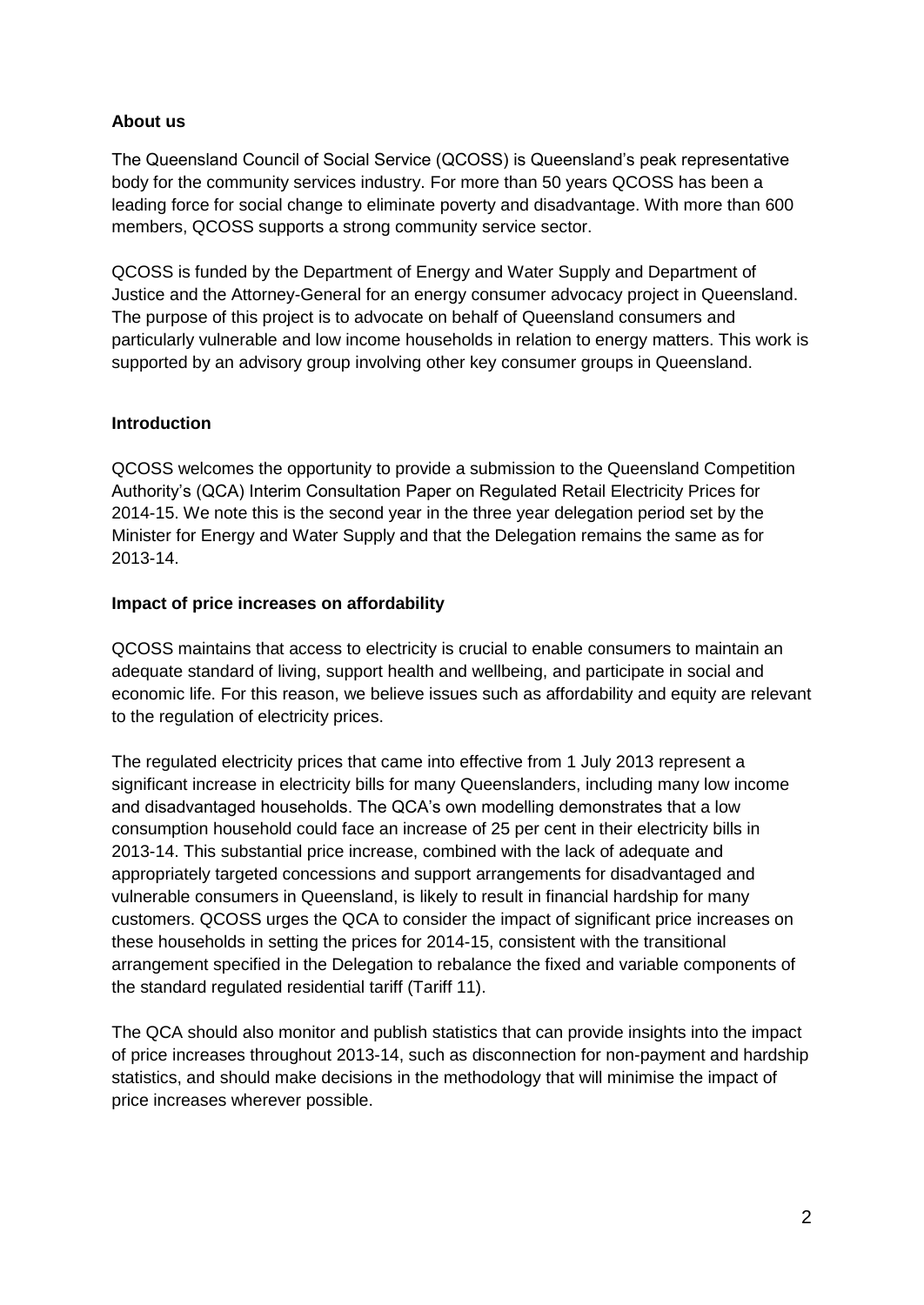QCOSS also recommends that the QCA refer to the NSW Independent Pricing and Regulatory Tribunal (IPART) Final Report on Changes in Regulated Electricity Retail Prices from 1 July 2012<sup>1</sup>, which not only explains their final decision regarding regulated electricity prices for NSW customers, but also provides analysis of the impact of price increases on customers. This includes specific analysis of the impact on low-income customers as well as recommendations for changes to government policy and customer assistance measures to limit electricity price increases in the longer term and alleviate their impact on vulnerable consumers in the short term.

## **Methodology**

The QCA has not provided detailed information about the proposed methodology for determining regulated prices in the Interim Consultation Paper. However, we understand that the Delegation remains unchanged from last year and thus the approach adopted in 2013-14 is quite likely to be maintained. QCOSS would therefore like to reiterate our previous comments to the QCA that it is critically important that electricity price increases are both fully justifiable and minimised to the greatest extent possible. The methodology adopted by the QCA to determine regulated prices must be defensible and based on the most accurate market data.

We retain the views expressed to the QCA in our previous submission<sup>2</sup> to the QCA's 2013-14 determination including:

- that the allowance for Customer Acquisition and Retention Costs (CARC) in the retail component of the electricity prices should be removed (or at least substantially reduced); and
- that the inclusion of an allowance for 'headroom' in addition to the retail margin and CARC to calculate the retail component of regulated prices is unnecessary and excessive.

# *Customer Acquisition and Retention Costs (CARC)*

The inclusion of an allowance for CARC implicitly suggests that there is effective competition in the Energex area because an efficient retailer would only expend funds on CARC if that were the case. However due to the Uniform Tariff Policy, Ergon Energy customers also pay for CARC even where there is no effective competition and therefore no expenditure on CARC activities. We also note that a number of retailers have recently ceased door-to-door marketing in response to customer complaints and that discontinuing this costly form of marketing is likely to reduce retailers' CARC. Our previous submission set out further reasons to support our view that the level of CARC is too high, and should be lower if it is to be retained. It is our view that the CARC should be removed in recognition of these facts (or at the very least greatly reduced to a level lower than in other Australian states).

1 <sup>1</sup>[http://www.ipart.nsw.gov.au/files/a73eff3a-91ba-4150-b90d-a06f00a603a2/Final\\_Report\\_-](http://www.ipart.nsw.gov.au/files/a73eff3a-91ba-4150-b90d-a06f00a603a2/Final_Report_-_Changes_in_regulated_electricity_retail_prices_from_1_July_2012.pdf)

[\\_Changes\\_in\\_regulated\\_electricity\\_retail\\_prices\\_from\\_1\\_July\\_2012.pdf](http://www.ipart.nsw.gov.au/files/a73eff3a-91ba-4150-b90d-a06f00a603a2/Final_Report_-_Changes_in_regulated_electricity_retail_prices_from_1_July_2012.pdf)

<sup>2</sup> <http://www.qca.org.au/files/ER-QCSS-DDSub-RREP201314-0313.pdf>